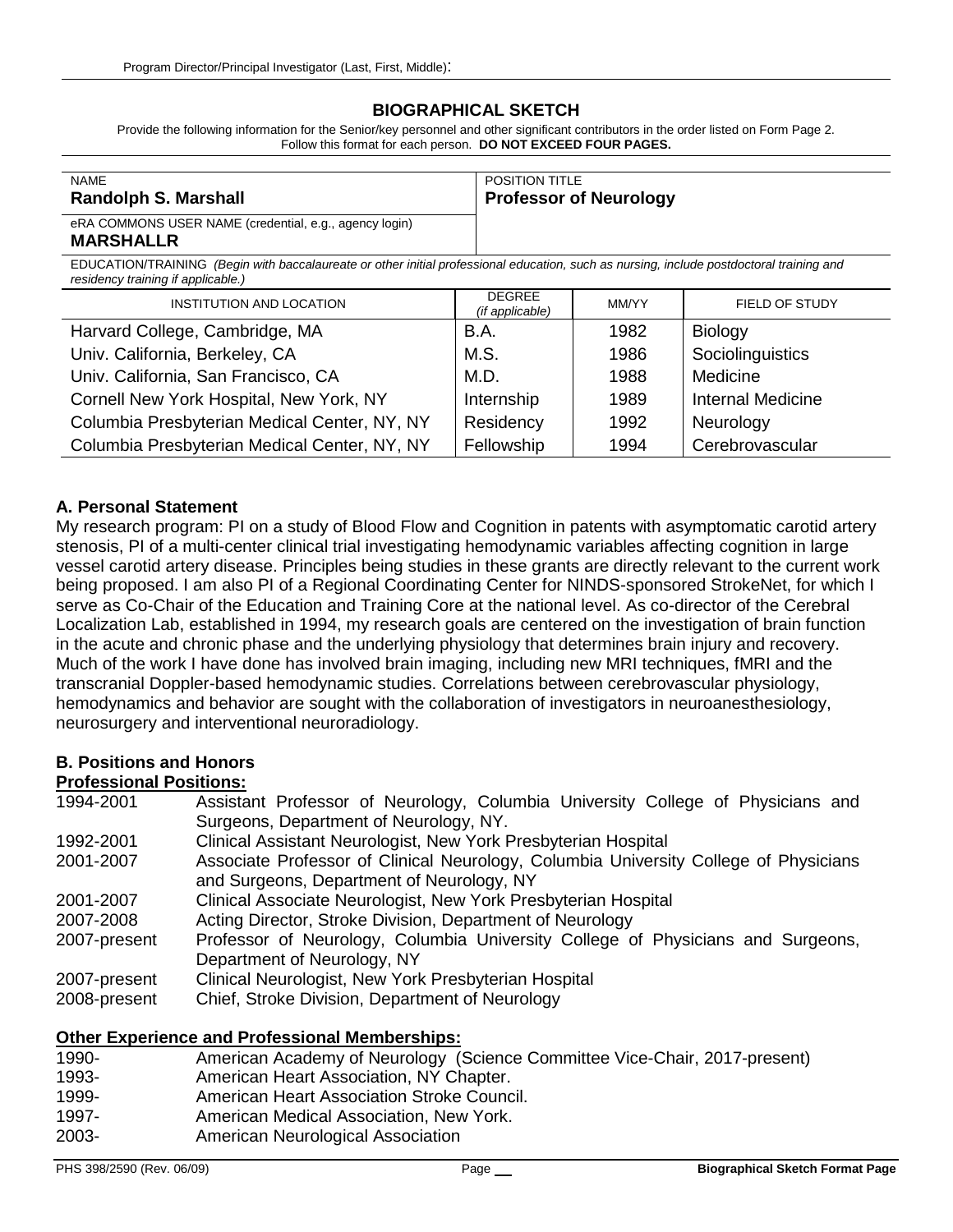1994- Diplomate, American Board of Psychiatry and Neurology 2008- Diplomate, ABPN, Vascular Neurology

### **Honors and Awards:**

| 1995-2000 | Clinical Investigator Development Award (NINDS K08)                       |
|-----------|---------------------------------------------------------------------------|
| 1996      | Clinical Trials Pilot Study Award, Columbia University, 1996.             |
| 1999-2004 | Independent Scientist Award (NINDS K02),                                  |
| 2013      | C Miller Fisher Lectureship, MGH                                          |
| 2018      | A.L. Sahs Lectureship, University of Iowa                                 |
| 2019      | C Miller Fisher Neuroscience Visionary Award (American Heart Association) |

### **C. Contributions to Science**

### **1. Discovery of the role of cerebral hemodynamics in brain function.**

Beginning with a seminal paper in 2001 using a natural experimental model of human, awake carotid artery balloon test occlusions, we established cerebral blood flow thresholds for sustained attention at 37 cc/110g/min for reversible deficit, and 27cc/100g/min for irreversible impairment (until the condition of the balloon test occlusion was removed. Thresholds had only been established in animal models to that point. Our discovery led to 2 major NIH grants to study this phenomenon, and several publications which explored the relationship between cerebral blood flow and cognition. Other labs internationally have pursued this question as cited below. One phase-3 multi-center clinical trial on this topic has been completed (RECON), and another (CREST-H) is now funded. The clinical implications of a "reversible dementia" are far-reaching.

- 1. **Marshall RS**, Lazar RM, Pile-Spellman J, Young WL, Duong DH, Joshi S, Ostapkovich N. Recovery of brain function during induced cerebral hypoperfusion. *Brain* 2001;124: 1208-1217.
- 2. **Marshall RS**, Krakauer JW, Matejovsky T, Zarahn E, Barnes A, Lazar RM, Hirsch J, Hemodynamic Impairment as a stimulus for functional brain reorganization, *J Cereb Blood Flow Metab* 2006;26:1256-62.
- 3. **Marshall RS** , Festa JR , Cheung YK, Chen R, Pavol MA, Derdeyn CP, Clarke WR, Videen TO, Grubb RL, Adams HP, Powers WJ, Lazar RM. Cerebral hemodynamics and Cognitive Impairment; baseline data from the RECON trial. *Neurology* 2012 Jan 24;78(4):250-5. Epub 2012 Jan 11 PMID: 22238418
- 4. **Marshall RS, Asllani** I, Pavol MA, Cheung YK, Lazar RM. Altered cerebral hemodyamics and cortical thinning in asymptomatic carotid artery stenosis. PLoS One. 2017 Dec 14;12(12):e0189727. PMID: 29240808

## **2. Discovery of the principle of "proportional recovery" after stroke.**

Arising from an NINDS grant for which I was PI, the novel principle of "proportional recovery" was initially published in 2008 by Prhbhakaran S et al. The finding was extended to recovery of language function in the paper by Lazar et al, confirmed with functional imaging in the paper by Zarahn et al. The finding has now been replicated in several labs, and is emerging as an important biological benchmark of potential recovery that may be used in randomized clinical trials.

- 1. Prabhakaran S, Zarahn E, Riley C, Speizer A, Chong J, Lazar RM, **Marshall RS,** Krakauer J. Interindividual variability in the capacity to recover motor function after ischemic stroke. *Neurorehabil Neural Repair* 2008 Jan-Feb;22(1):64-71.
- 2. Lazar RM, Minzer B, Antoniello D, Festa J, Krakauer JW, **Marshall RS**. Improvement in aphasia scores after stroke is well predicted by initial severity, *Stroke* 2010, 2010 Jul;41(7):1485-8. Epub 2010 Jun 10.
- 3. Zarahn E, Alon L, Ryan SL, Lazar RM, Vry MS, Weiller C, **Marshall RS**, Krakauer JW. Prediction of Motor Recovery Using Initial Impairment and fMRI 48 h Poststroke. *Cereb Cortex*. 2011 Dec;21(12):2712-21. Epub 2011 Apr 28. PMID: 21527788.
- 4. Byblow WD, Stinear CM, Barber PA, Petoe MA, Ackerley SJ. Proportional recovery after stroke depends on corticomotor integrity.Ann Neurol. 2015 Jul 7. doi: 10.1002/ana.24472. [Epub ahead of print], PMID: 26150318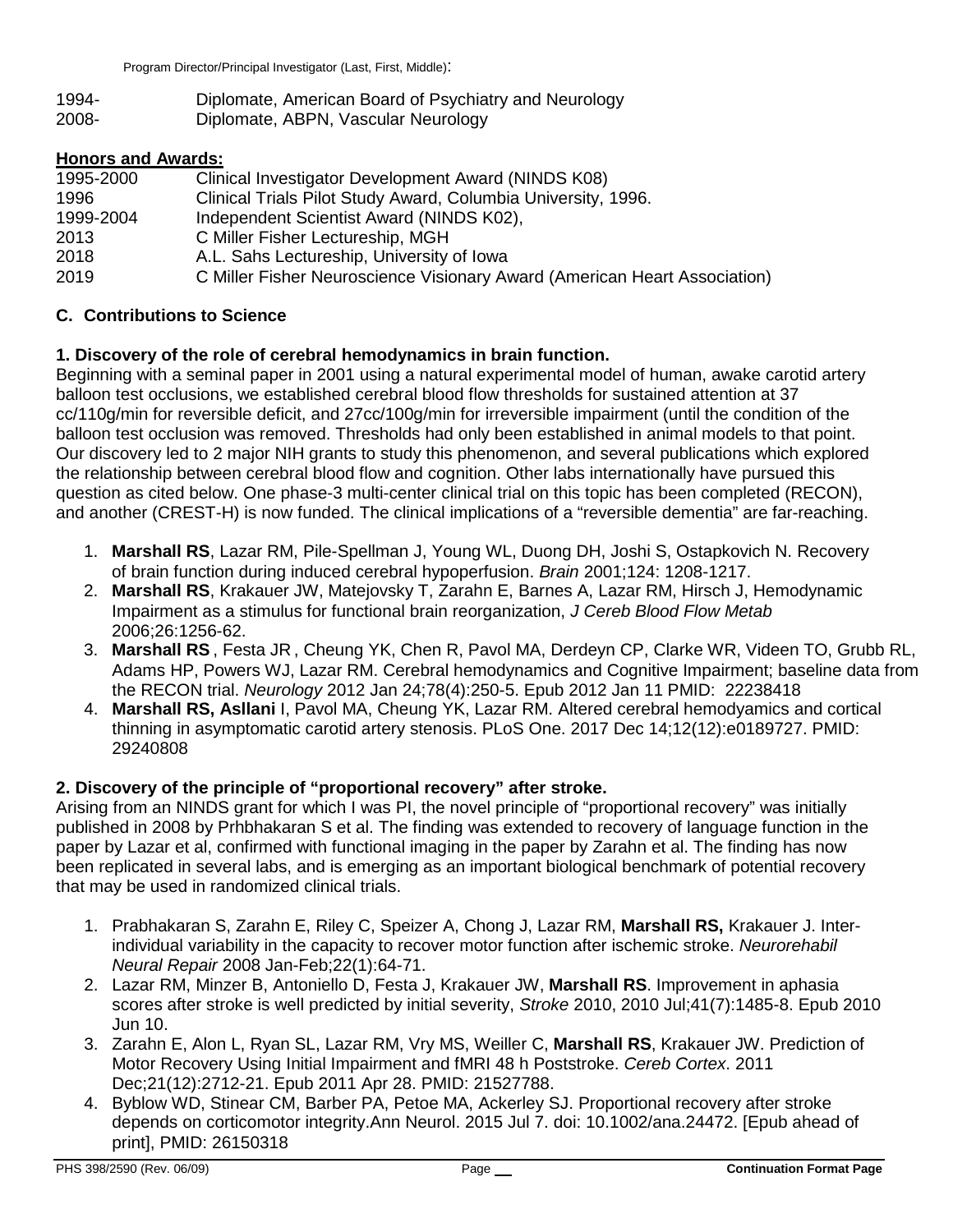### **3. Discovery of the contribution of alternative pathways in stroke recovery.**

Until the year 2000 there was little understanding of the role of non-infarcted brain regions in recovery of motor function after stroke. Our publication in Stroke in 2000 was one of the seminal papers in the field, leading to many follow up studies, both in our lab and others, furthering of knowledge about neuroplasticity. Our original paper was cited by Thompson's Essential Scientific Indicators in 2006 as one of the most frequently referenced articles in its field.\*\* That paper is cited below. The finding was confirmed by an analogous study in an animal model followed by a White Paper published from the First International Workshop on Neuroimaging and Stroke Recovery that I co-organized in New York with JC Baron, SC Cramer, and BH Dobkin. A subsequent manuscript was chosen in 2010 by Faculty of 1,000 Medicine as a major contribution in the field\*\*\*. A large and burgeoning literature on functional neuroplasticity that accompanies stroke recovery followed.

- 1. **\*\*Marshall RS**, Perera GM, Lazar RM, Krakauer JW, Constantine RC, DeLaPaz RL. Evolution of cortical activation during recovery from corticospinal tract infarction. *Stroke* 2000;31:656-661.
- 2. Dijkhuizen RM1, Ren J, Mandeville JB, Wu O, Ozdag FM, Moskowitz MA, Rosen BR, Finklestein SP. Functional magnetic resonance imaging of reorganization in rat brain after stroke. Proc Natl Acad Sci U S A. 2001 Oct 23;98(22):12766-71. Epub 2001 Oct 16.
- 3. Baron JC, Cohen LG, Cramer SC, Dobkin BH, Johansen-Berg H, Loubinoux I, \***Marshall RS**, Ward NS. First International Workshop in Neuroimaging and Stroke Recovery. Neuroimaging in Stroke Recovery: A Position Paper from the First International Workshop on Neuroimaging and Stroke Recovery. *Cerebrvasc Dis* 2004;18:260-67.
- 4. \*\***\*Marshall RS**, Zarahn E, Alon L, Minzer B, Lazar RM, Krakauer JW. Early imaging correlates of subsequent motor recovery after stroke. *Ann Neurol 2009*, 65(5):596-602.

### **4. Contributions to clinical trials and clinical management in Stroke.**

Leadership roles in the NINDS SPOTRIAS network and now the NIH StrokeNet consortium have generated contributions to the advance in clinical management. The recently changing landscape of acute stroke management has required thought leadership to put clinical trial advances in context.

- 1. Willey JZ, Ortega-Gutierrez S, Petersen N; Khatri P, Ford AK, Rost NS, Ali LK, Gonzales NR, Merino JG, Meyer BC, **Marshall RS**. Impact of acute ischemic stroke treatment in patients over age 80: the SPOTRIAS consortium experience. *Stroke* 2012. 43(9):2369-75. doi: 10.1161/STROKEAHA.112.660993. Epub 2012 Jul 12. PMID: 22798327
- 2. Kidwell CS, Jahan R, Gornbein J, Alger JR, Nenov V, Ajani Z, Feng L, Meyer BC, Olson S, Schwamm LH, Yoo AJ, **Marshall RS**, Meyers PM, Yavagal DR, Wintermark M, Guzy J, Starkman S, Saver JL, for the MR RESCUE Investigators. A trial of imaging selection and endovascular treatment for ischemic stroke. *NEJM* 2013 Mar 7;368(10):914-23. doi: 10.1056/NEJMoa1212793
- 3. **Marshall RS**, Festa JR, Cheung YK, Pavol MA, Derdeyn CP, Clarke WR, Videen TO, Grubb RL, Slane K, Powers WJ, Lazar RM; RECON Investigators. Randomized Evaluation of Carotid Occlusion and Neurocognition (RECON) trial: Main results. *Neurology* 2014 4;82:744-51. PMID: 24477109
- 4. Rostanski SK, **Marshall RS**, Precision Medicine for Ischemic Stroke. JAMA Neurol. 2016 May 2. doi: 10.1001/jamaneurol.2016.0087. [Epub ahead of print] No abstract available. PMID: 27135837

Complete list of my published work in My Bibliography: <http://www.ncbi.nlm.nih.gov/myncbi/collections/bibliography/48101148/>

# **D. Research Support Ongoing Research Support**

Brott (PI) 4/1/2014 – 3/31/2021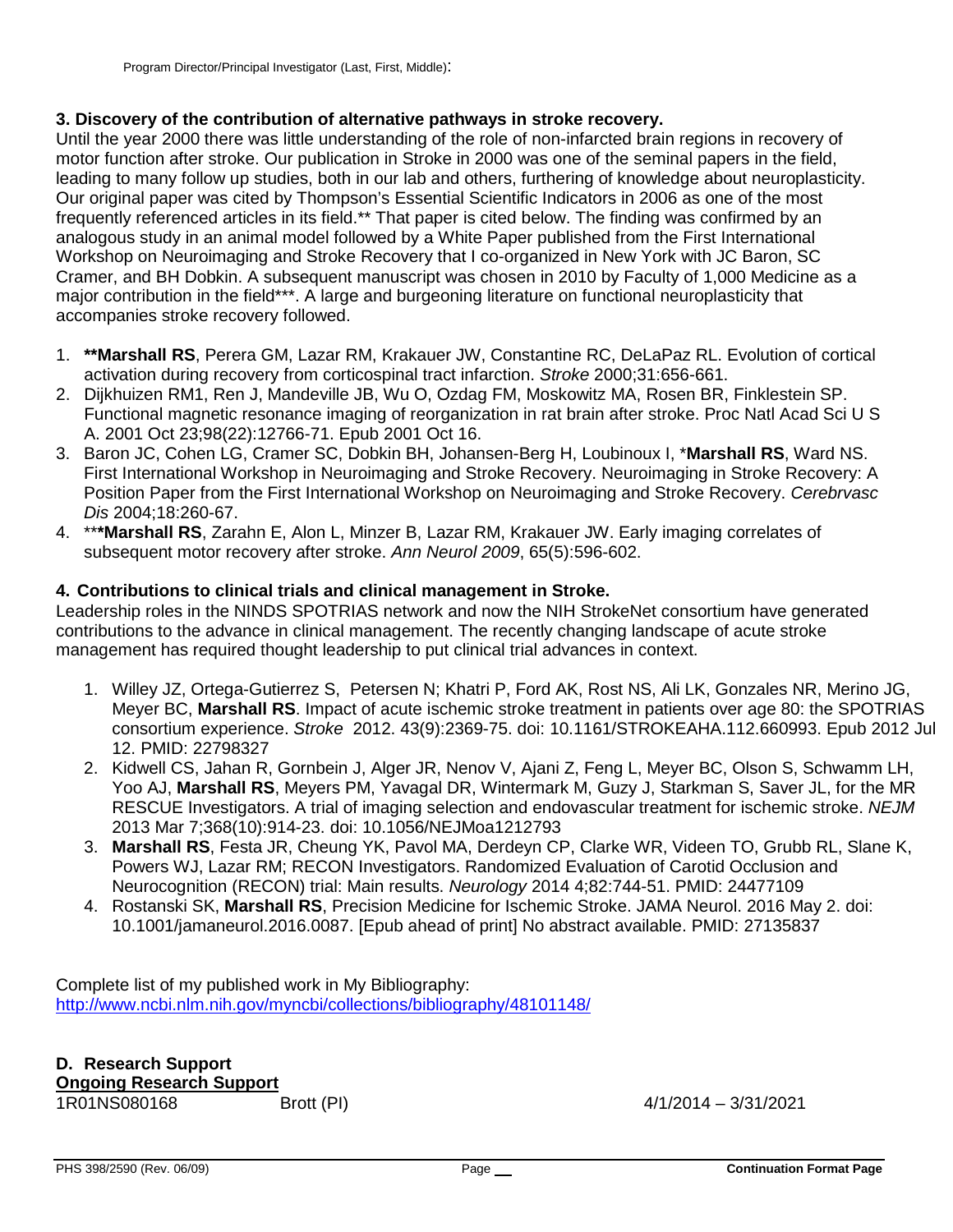NINDS: Carotid Revascularization and Medical management for Asymptomatic Carotid Stenosis (CREST2). Multicenter Phase 3 randomized clinical trial to determine whether carotid stenting or carotid endarterectomy is better than medical management alone in patients with asymptomatic high grade carotid stenosis. Role: Site PI

1R01NS097876 (Marshall) 4/1/2016 – 3/31/2021 NINDS: Carotid Revascularization and Medical Management for Asymptomatic Carotid stenosis-Hemodynamics (CREST-H)

This is an ancillary physiological cohort study on the CREST-2 study to determine whether a subset of patients with asymptomatic carotid artery stenosis who have flow failure will benefit from revascularization to improve cognition. Role: MPI

1U01 NS086872-01 Broderick (PI) 05/01/18 – 04/30/23

NINDS

NIH StrokeNet National Clinical Coordinating Center

Stroke Trials Network will be managed centrally for the purpose of enrolling stroke patients in Phase II clinical trials of acute stroke treatment, prevention and recovery, and to provide a training environment for next generation of Stroke Physician Scientists. Role: Co-I

1U24 NS107237-01 Marshall (Co-PI) 05/01/18 – 04/30/23

NINDS Stroke Trials Network of Columbia and Cornell (NYCCSTN)

Regional Stroke Trials Network hub for the purpose of enrolling stroke patients in Phase II clinical trials of acute stroke treatment, prevention and recovery, and to provide a training environment for next generation of Stroke Physician Scientists.

Role: PI

# **Completed Research Support (last 3 years)**

(Marshall/Lazar, Co-PIs) 4/1/2012-3/31/2018 NINDS

Blood Flow and Cognition. Cross-sectional and longitudinal human physiology study to determine how blood flow regulation in the brain affects cognition in patients with asymptomatic high-grade carotid artery stenosis. ASL-MRI and transcranial Doppler used to correlate cerebral autoregulation with disease-specific measures of cognitive function.

Role: Co-PI

1U10 NS086728-01 Marshall (Co-PI) 05/01/13 – 04/30/18

NINDS Stroke Trials Network of Columbia and Cornell (NYCCSTN)

Regional Stroke Trials Network hub for the purpose of enrolling stroke patients in Phase II clinical trials of acute stroke treatment, prevention and recovery, and to provide a training environment for next generation of Stroke Physician Scientists.

Role: PI

R21NS096972 (Lazar) TAVR and Cognition 10/1/16 -- 09/30/18

This prospective observational outcomes study will examine the relationship between global cerebral hypoperfusion and cognition in patients before and after implantation of a transcutaneous aortic valve replacement (TAVR).

Role: Co-I

NIA R56AG034189 Brickman (PI) 09/01/2016 – 08/31/2017

White Matter Hyperintensities in Aging and Dementia

This project will examine the degree to which small vessel cerebrovascular contributes independently or interactively to the development and clinical expression of AD across racial and ethnic groups. It will provide novel mechanistic insight into the disease and help identify new targets for intervention.

PHS 398/2590 (Rev. 06/09) Page **Continuation Format Page**